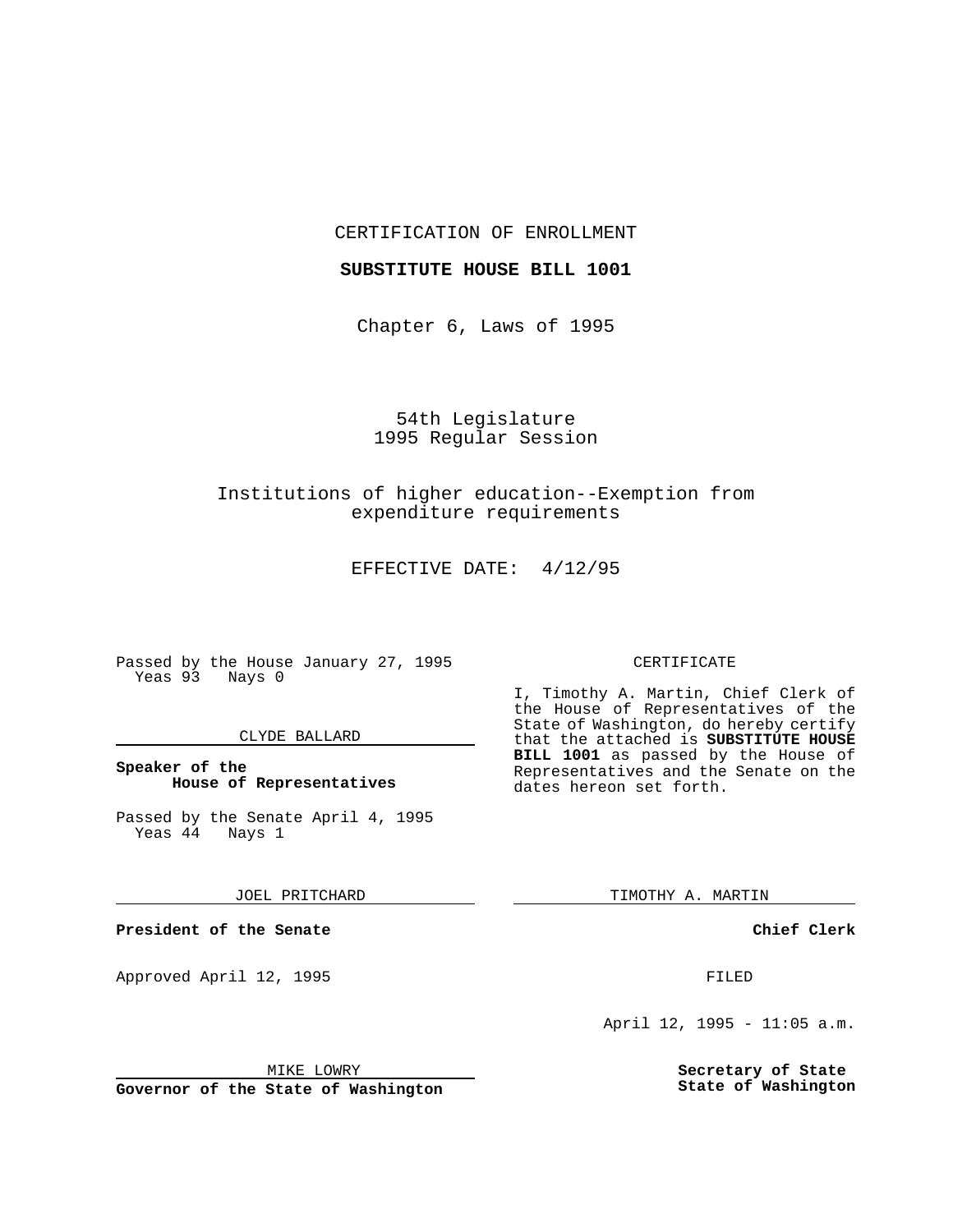# **SUBSTITUTE HOUSE BILL 1001** \_\_\_\_\_\_\_\_\_\_\_\_\_\_\_\_\_\_\_\_\_\_\_\_\_\_\_\_\_\_\_\_\_\_\_\_\_\_\_\_\_\_\_\_\_\_\_

\_\_\_\_\_\_\_\_\_\_\_\_\_\_\_\_\_\_\_\_\_\_\_\_\_\_\_\_\_\_\_\_\_\_\_\_\_\_\_\_\_\_\_\_\_\_\_

Passed Legislature - 1995 Regular Session

## **State of Washington 54th Legislature 1995 Regular Session**

**By** House Committee on Higher Education (originally sponsored by Representatives Carlson, Sommers, Brumsickle, Jacobsen, Foreman, Silver, Schoesler, Kessler, Blanton, Morris, Dyer, Lisk, Van Luven, Ballasiotes, Reams, Horn, Sehlin, Chandler, Cooke, L. Thomas, B. Thomas, Scott, Tokuda, Benton, Costa, Delvin, Mason, Thompson, Beeksma, Brown, Backlund, Pennington, Mastin, Mitchell, Cole, Quall, Basich, Smith, Mulliken, Huff, Talcott and Chopp)

Read first time 01/13/95.

1 AN ACT Relating to expenditure requirements of institutions of 2 higher education; amending RCW 43.88.150; and declaring an emergency.

3 BE IT ENACTED BY THE LEGISLATURE OF THE STATE OF WASHINGTON:

4 **Sec. 1.** RCW 43.88.150 and 1991 c 284 s 3 are each amended to read 5 as follows:

 (1) For those agencies that make expenditures from both appropriated and nonappropriated funds for the same purpose, the governor shall direct such agencies to charge their expenditures in such ratio, as between appropriated and nonappropriated funds, as will 10 conserve appropriated funds. This subsection does not apply to institutions of higher education, as defined in RCW 28B.10.016.

 (2) Unless otherwise provided by law, if state moneys are appropriated for a capital project and matching funds or other contributions are required as a condition of the receipt of the state moneys, the state moneys shall be disbursed in proportion to and only to the extent that the matching funds or other contributions have been received and are available for expenditure.

18 (3) The office of financial management shall adopt guidelines for 19 the implementation of this section. The guidelines may account for